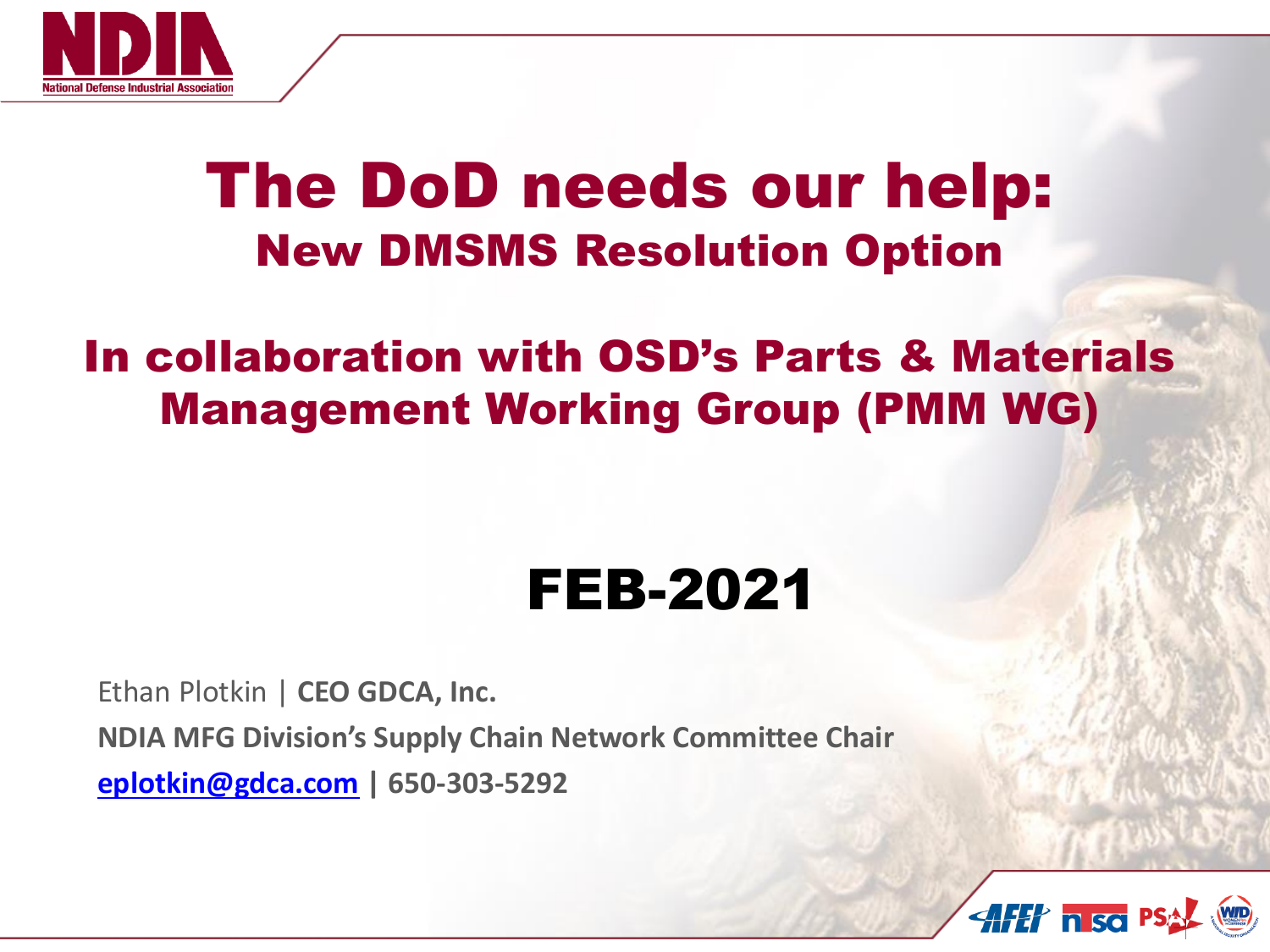

## The Opportunity

• Contribute to the direction OSD gives to Product Support Managers about how to deal with parts obsolescence.



[https://www.dau.edu/cop/dmsms/DAU%20Sponsored%20Doc](https://www.dau.edu/cop/dmsms/DAU%20Sponsored%20Documents/SD%2022_2021-01282021.pdf) uments/SD%2022\_2021-01282021.pdf

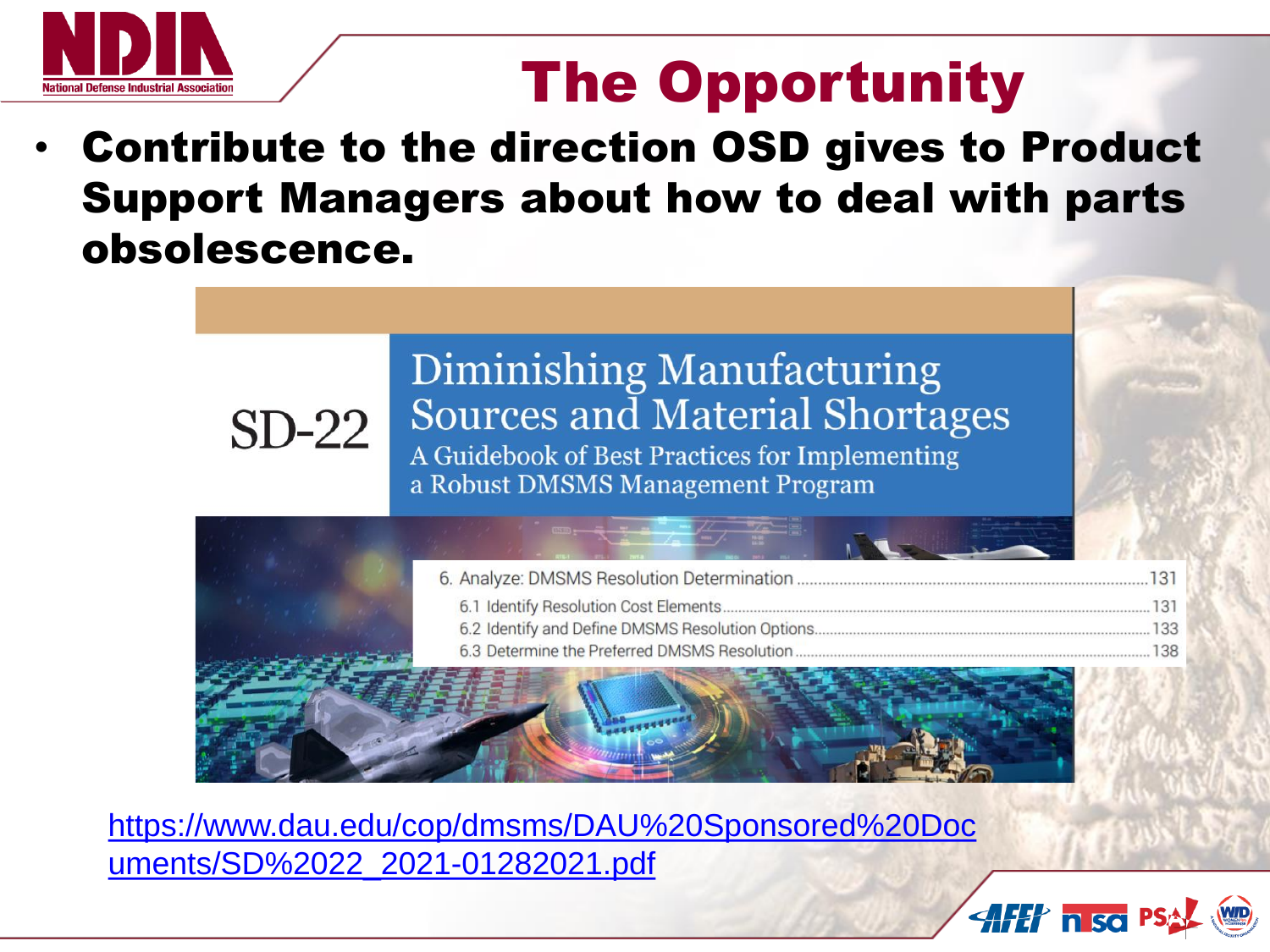

### Background

### • The Sponsor:

- Parts & Materials Management (PMM) Working Group (previously known as DMSMS Working Group)
	- Robin Brown, OSD DMSMS/Parts Management Program Manager

### • The Players:

- Parts & Materials Management (PMM) Working Group (previously known as DMSMS Working Group)
- Manufacturing Division's Supply Chain Network
	- Systems Engineering Division
	- Small Business Division
	- Integrated Program Management Division

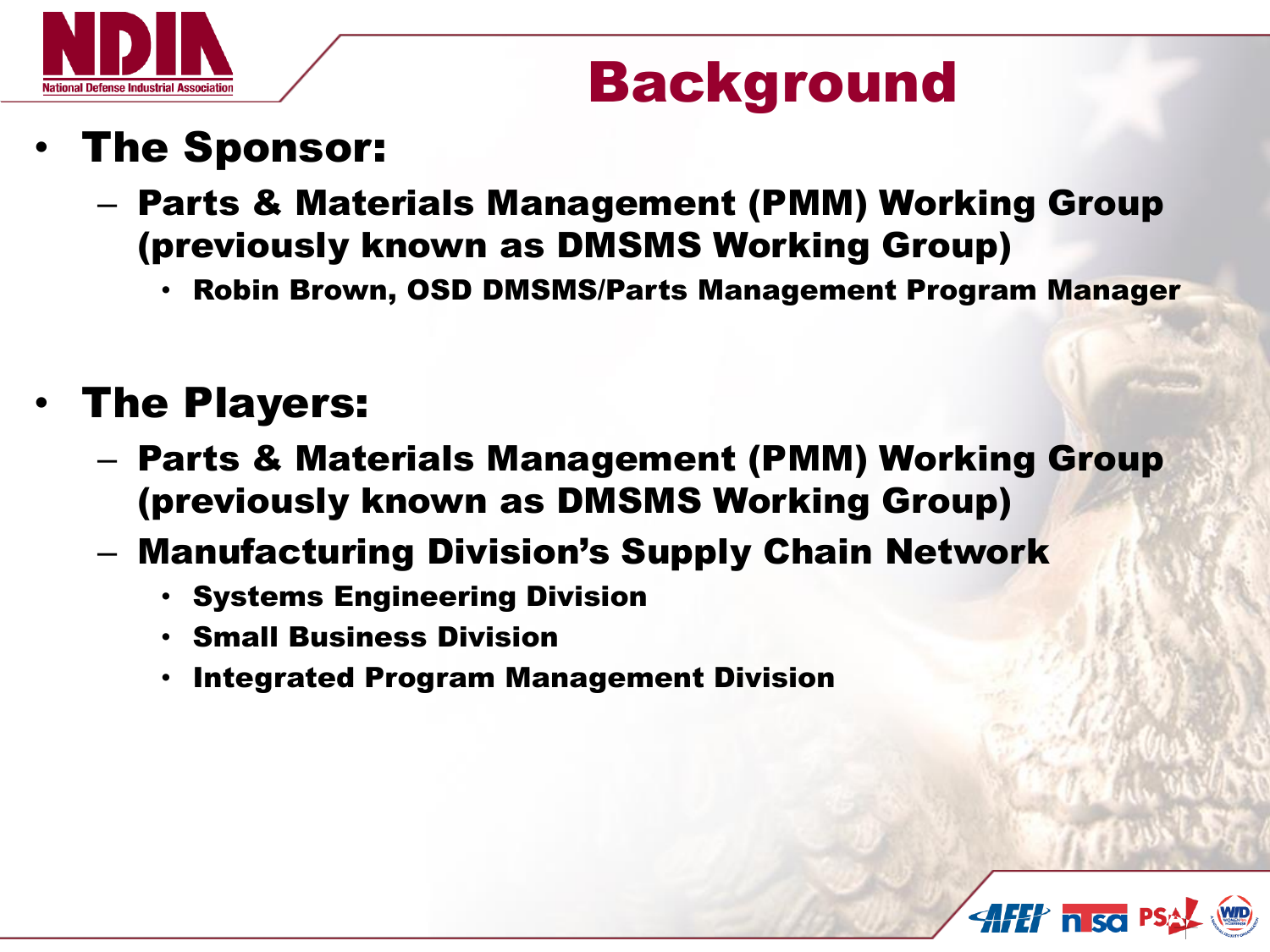

## Project Scope

### • Refresh the definitions for 4 common DMSMS Resolutions:

- Develop a New Source
- Develop a New Item
- Redesign NHA (next higher assembly)
- Redesign Complex System Replacement
- Develop Cost Metrics of the above DMSMS resolutions for 3 types of Parts:
	- **Electrical**
	- **Electronics**
	- **Mechanical**

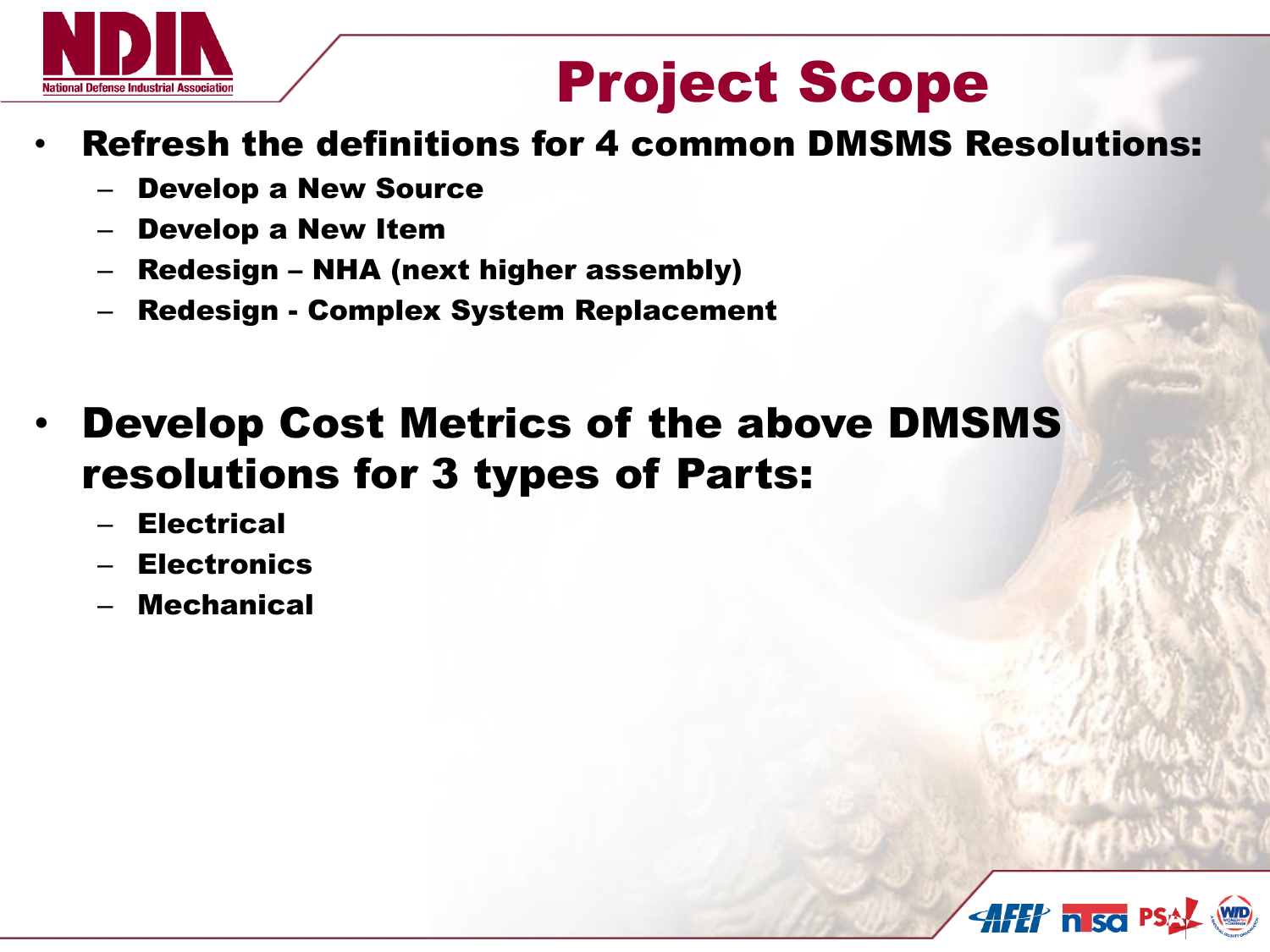

## Project Plan

# Working with 2 OSD Staffers to:

- 1. NDIA mobilizes Industry working group (~6 folks)
- 2. Jointly Develop an Industry Survey/Questionnaire
- 3. OSD interviews a small group (~12 folks)
- 4. NDIA circulates a wider survey for broader input
- 5. Jointly consolidate the information
- 6. OSD Review and Publish results

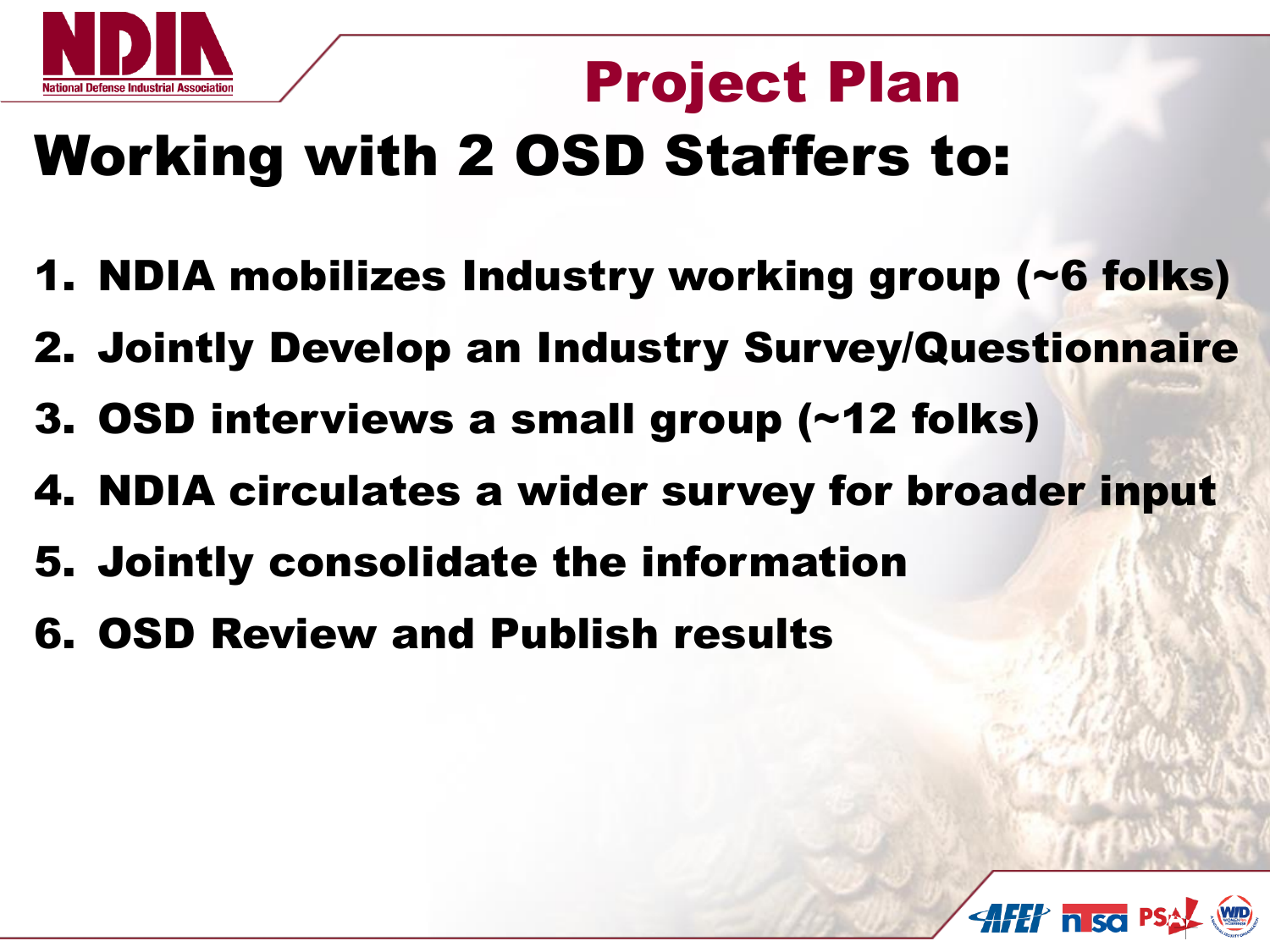

## Alright, WHO'S INTERESTED?

### Candidates might be anyone:

- who's impacted by parts obsolescence?
- who has ideas on the DoD could better deal with obsolescence.

Ethan Plotkin | **CEO GDCA, Inc. NDIA MFG Division's Supply Chain Network Committee Chair [eplotkin@gdca.com](mailto:eplotkin@gdca.com) | 650-303-5292**

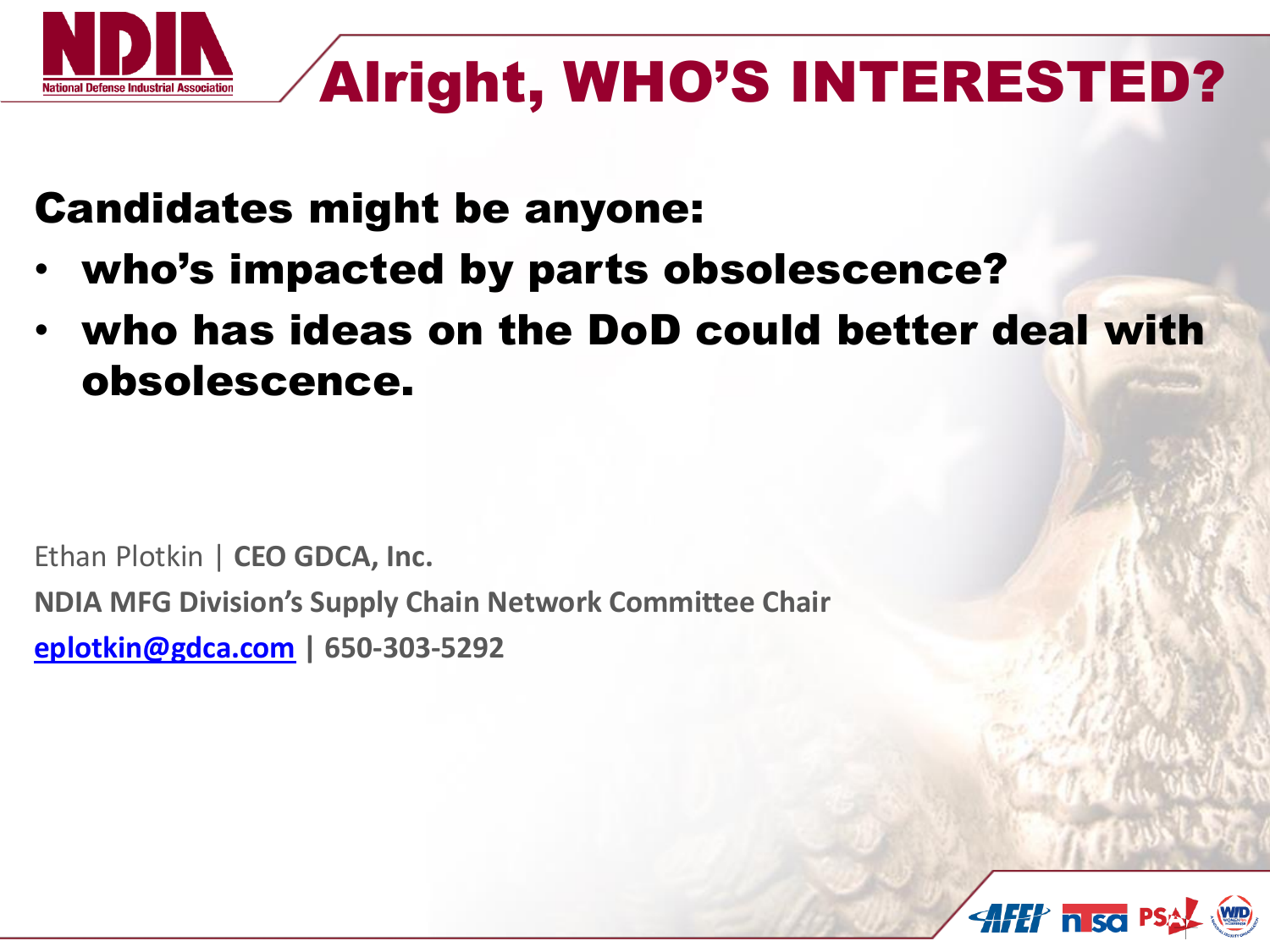

### **SYSTEMS ENGINEERING DIVISION**

| <b>Steering Committee</b><br><b>Pete Larkin</b><br>- GD, Electric Boat<br>- Raytheon<br>vacant<br>- L3Harris<br><b>Esma Elmazaj</b><br><b>Ed Moshinsky</b><br>- Lockheed Martin<br><b>Mark Schaeffer</b><br>$-$ ManTech Int'l<br><b>Brian Maciel</b><br>- Northrop Grumman<br>Christi Gau Pagnanelli - Boeing<br><b>William Luk</b><br>- BAE Systems | <b>Division Executive Board</b><br><b>CHAIR</b><br><b>Holly Dunlap, Raytheon</b><br><b>VICE-CHAIR:</b><br>John Daly, Booz Allen Hamilton<br><b>VICE-CHAIR:</b> | <b>Sr. Government Participation</b><br><b>Tom Simms</b><br>$-$ USD(R&E)/SE<br>Dr. Jeff Boleng<br>- USD(A&S)/SASA<br>- US Army<br>vacant<br>- US Navy<br><b>Marty Irvine</b><br>Kristen Baldwin - USAF<br><b>Jack Zavin</b><br>- ODASD C3/Cyber<br><b>NDIA Division Executive</b><br><b>Dave Chesebrough</b> |  |  |  |  |
|------------------------------------------------------------------------------------------------------------------------------------------------------------------------------------------------------------------------------------------------------------------------------------------------------------------------------------------------------|----------------------------------------------------------------------------------------------------------------------------------------------------------------|-------------------------------------------------------------------------------------------------------------------------------------------------------------------------------------------------------------------------------------------------------------------------------------------------------------|--|--|--|--|
| $-SAIC$<br><b>David Schulte</b><br>- Booz Allen Hamilton<br><b>Angela Wallace</b><br><b>Everett Lewis</b><br>- Rolls Royce                                                                                                                                                                                                                           | <b>Chris Schreiber, Lockheed Martin</b>                                                                                                                        | <b>Advisory Board Committee</b><br><b>Garry Roedler</b><br><b>Joe Elm</b><br><b>Steve Henry</b>                                                                                                                                                                                                             |  |  |  |  |
| <b>ADAPT Committee</b><br><b>Scott Sinclair, Spectrum</b><br><b>Suzette Johnson, Northrop Grumman</b>                                                                                                                                                                                                                                                | <b>Enterprise Health Mg't Cmte</b><br><b>Chris Reisig, Boeing (St Louis)</b>                                                                                   | <b>Bob Rassa</b><br><b>Geoff Draper</b><br><b>Gene Rosenbluth</b>                                                                                                                                                                                                                                           |  |  |  |  |
| <b>Robin Yeman, Lockheed Martin</b><br><b>Architecture Committee</b><br><b>Robert Scheurer, Boeing</b><br>Ed Moshinsky, Lockheed Martin                                                                                                                                                                                                              | <b>ESOH Committee</b><br><b>David Schulte, SAIC</b><br><b>Tim Sheehan, Raytheon</b><br><b>Sherman Forbes, USAF</b>                                             | <b>Affiliate Groups</b><br><b>Gery Mras</b><br>$- AIA$<br><b>Garry Roedler - INCOSE</b><br>Dr. Ken Nidiffer - IEEE Computer<br>Soc.<br><b>Bob Rassa</b><br>- IEEE AESS                                                                                                                                      |  |  |  |  |
| <b>Automatic Test Committee</b><br>Dr. Pat Griffin, Clear-Com<br><b>Howard Savage, SCI</b>                                                                                                                                                                                                                                                           | <b>Human Systems Integration Cmte</b><br>Dr. Matthew Risser, Pacific S&E<br><b>Randi Rohrer, Boeing</b>                                                        | <b>Les Orlidge</b><br>$-$ IEEE SCC20<br><b>George Rebovich - MITRE</b><br>Dr. Jeff Boleng - SEI<br><b>Marilee Wheaton-Aerospace Corp</b>                                                                                                                                                                    |  |  |  |  |
| <b>DT&amp;E Committee</b><br><b>Joe Manas, Raytheon</b>                                                                                                                                                                                                                                                                                              | <b>Modeling &amp; Simulation Committee</b><br><b>David Allsop, Boeing</b><br><b>Jon Backhaus, Lockheed Martin</b>                                              | <b>System-of-Systems Committee</b><br>(w/ Interoperability & ME)<br><b>Rick Poel, Boeing</b><br>Dr. Judith Dahmann, MITRE                                                                                                                                                                                   |  |  |  |  |
| <b>Education &amp; Training Committee</b><br>Dr. Robert Raygan, DAU<br>Dr. Ken Nidiffer, GMU                                                                                                                                                                                                                                                         | <b>Software Committee</b><br>Dr. Ken Nidiffer, GMU                                                                                                             | <b>Jennie Horne, Raytheon</b><br><b>John Daly, Booz Allen Hamilton</b>                                                                                                                                                                                                                                      |  |  |  |  |
| Dr. John Snoderly, DAU                                                                                                                                                                                                                                                                                                                               | <b>Systems Engineering</b><br><b>Effectiveness Committee</b><br><b>Paul Hershey, Raytheon</b><br>Joe Elm, ESS                                                  | <b>Systems Security Engineering</b><br><b>Committee</b><br><b>Holly Dunlap, Raytheon</b><br><b>Cory Ocker, Raytheon</b><br>Melinda Reed, USD(R&E)/STP&E                                                                                                                                                     |  |  |  |  |
|                                                                                                                                                                                                                                                                                                                                                      | $17-F2$                                                                                                                                                        | WID)<br><b>AFET hisd PS</b>                                                                                                                                                                                                                                                                                 |  |  |  |  |